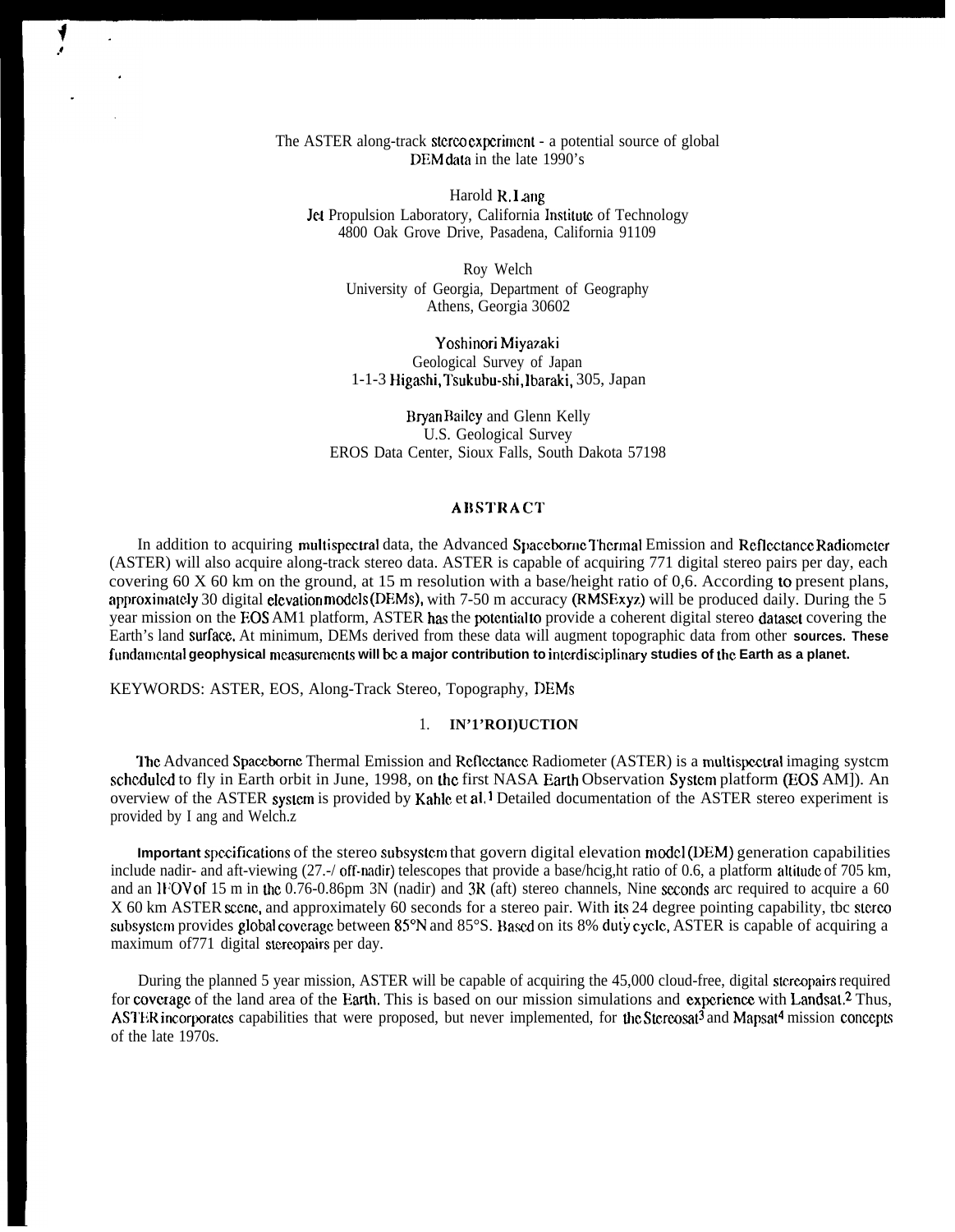#### **2. DEM PRODUCT GENERATION**

#### **2.1 Overview**

Development of an approach for generating ASTER DEM products benefited substantially from efforts to generate DEMs from Landsat<sup>5</sup>, SPOT<sup>6</sup> and the Japanese Earth Resources Satellite (JERS- 1) OPS system<sup>7</sup>, A digital stereocorrelation approach will be used to calculate parallax differences and derive DEMs from ASTER stereopairs.

Two types of DEM products will be created with compatible formats and elevation postings every 30 m. *Standard Data Product DEMs will be* produced at the rate of 1 scene per day at the Land Processes Distributed Active Archive Center (LP DAAC) at EDC in the U.S. Special Data Product DEMs will be produced at the rate of 30 scenes per day at the Product Generation System (PGS) facility in Japan. The LP DAAC will use commercial off-the-shelf software, which will be acquired through a request for proposals to be released in August, 1996. The PGS facility is now testing software that is being developed in-house. The LP DAAC will usc space oblique mercator projected Level1B data (calibrated, registered radiance at sensor) for input; the PGS facility will usc Level 1 A (dccommutated instrument data) for input, *Standard Data Product DEM* production will emphasize generation of absolute DEMs; *Special Product DEM* production will emphasize generation of relative DEMs with geographic emphasis on 20,000 scenes covering Fast Asia.

### 2.2 Procedures

The digital stereocorrelation approach requires that the digital band 3N and the band 3R full scene images must be "matched" to establish parallax difference values. To accomplish this, a correlation window of specified size (e.g., 11 x 11) pixels), defined prior to initiating the correlation procedure is automatically centered over a 15 m pixel in the band 3N image. The area on the band 3R image within which the conjugate pixel is located is defined by a search window sized to account for the maximum possible image displacement duc to terrain relief, The correlation window is then moved, pixel by pixel, across the. search window and the correlation coefficient computed at every pixel location. The pixel location at wihich the correlation coefficient reaches a maximum is considered to be the match point, The difference in pixel location in the conjugate images, parallel to the direction of satellite motion is the parallax difference value, and is proportional to the terrain clevation relative to the vertical datum. This procedure is systematically repeated across the entire band 3N image.

Although it is not necessary to determine parallax values for every pixel, the matching process must be operated on a per pixel basis. This optimizes the reliability of the correlation process and accounts for high frequency terrain variations. Subpixel parallax values can be obtained by interpolation, Our simulations, using commercial software on a single workstation, show that approximately 22 minutes to 5.5 hours of computation time will be required to generate a DEM with 30 m spacing from an ASTER stcrcopair,

The DEM generation process will require an editing step using batch and interactive processes. With standard image processing routines, the DEM can be filtered to correct for spikes and outliers.

After editing (if required), the pixels for the, nadir image and the derived DEM can be geodetically rectified to a standard coordinate. system, such as Universal Transverse Mercator (UTM), and "fitted" to the surface of the. Harth. This requires ground control points (GCPs) which will be provided by users who request "absolute" DEMs. All GCPs will be recorded in the UTM coordinate system. For areas within the United States and Canada, GCPs will be referenced to the North American Datum of 1983 (NAD83); and for other areas, to the World Geodetic Systcm of 1984 (WGS 84).

#### **3. . ACCURACY**

Based on present understanding of platform stability and pointing knowledge, experience with other stereo satellite. systems, and our work using simulated ASTER data sets for DEM generation, ASTER DEMs should have RMSExyz accuracy values of approximately  $7 \text{ m}$  to  $50 \text{ m}$ . Accuracy will be strongly dependent on such factors as: 1) availability, number and quality of GCPs (expected GCP accuracy range,  $\pm$  5- 10 m); correlation errors (expected range,  $\pm$  0.5- 1.0 pixels); and 3) planimetric errors (expected range,  $\pm 0.75$  pixels).